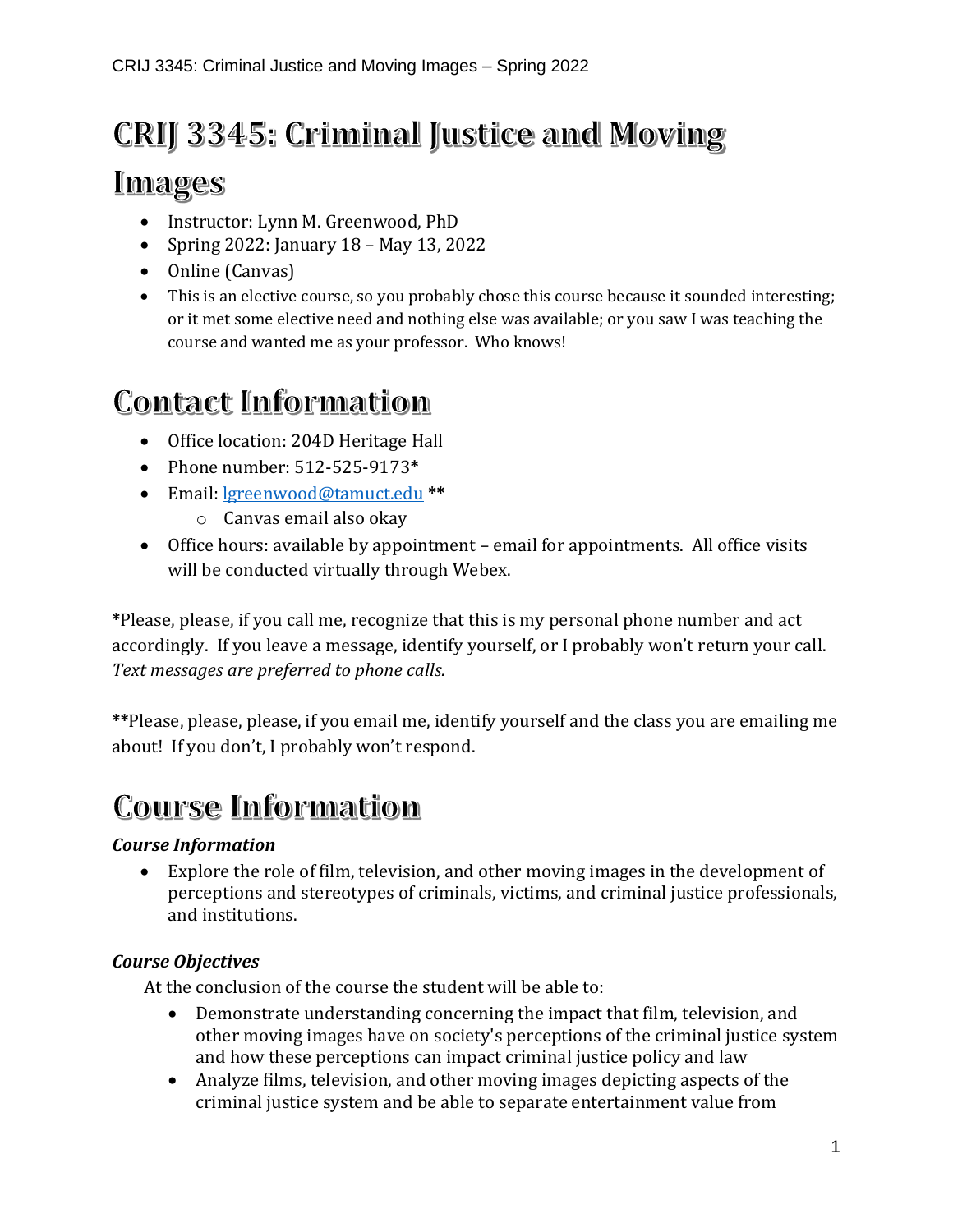realistic portrayals of the principal aspects and agents of the criminal justice system

#### *What books do I need for the class?*

- There is one book required for this class:
	- o Surette, R. (2015). *Media, Crime, and Criminal Justice: Images, Realities, and Policies* (5th ed.). Stamford, CT: Cengage Learning.
- Students may also receive additional reading and viewing materials throughout the semester to enhance, expand on, and aid in assignments and class discussions.

#### *What should I expect from the instructor?*

- This is a face-to-face course. I will be available before and after class to visit with students about the course. Students are also welcomed and encouraged to make an appointment for an online video meeting.
- I will be checking and replying to student emails daily students should expect a response within 24 hours. Emails sent on a weekend will be responded to the following Monday, unless it is a holiday. Any deviations from this will be announced in Canvas. During daytime working hours, emails will be responded to more quickly, and other methods of communication can also be utilized if pre-arranged (e.g., Canvas chat or Webex video chat).
- Most assignments will be graded within one week of submission. Depending on length, writing assignments will be graded within two weeks of submission. Deviations from this will be announced in Canvas. All grades will be posted in Canvas. Feedback on writing assignments will be provided in Canvas**\***. Students are encouraged to track their progress in the course through the Canvas gradebook.
	- o **\***You cannot see feedback on the Canvas mobile app; you must use a computer to be able to see feedback on written assignments.
- *Grading of written assignments: I will provide detailed feedback on the first few paragraphs/first page of any written assignment; I will not mark all writing issues. I will provide general feedback for the entire assignment.*

## **Course Requirements**

#### *Reading Response/Question Assignment* **150 points (0-10 points each)**

- Students will be responsible for completing a weekly assignment due on Tuesday of each week.
- The assignment will consist of two parts:
	- o A response to the week's reading.
		- Students will be provided with a general prompt that can be used to craft a response. These prompts are suggestions. Students are free to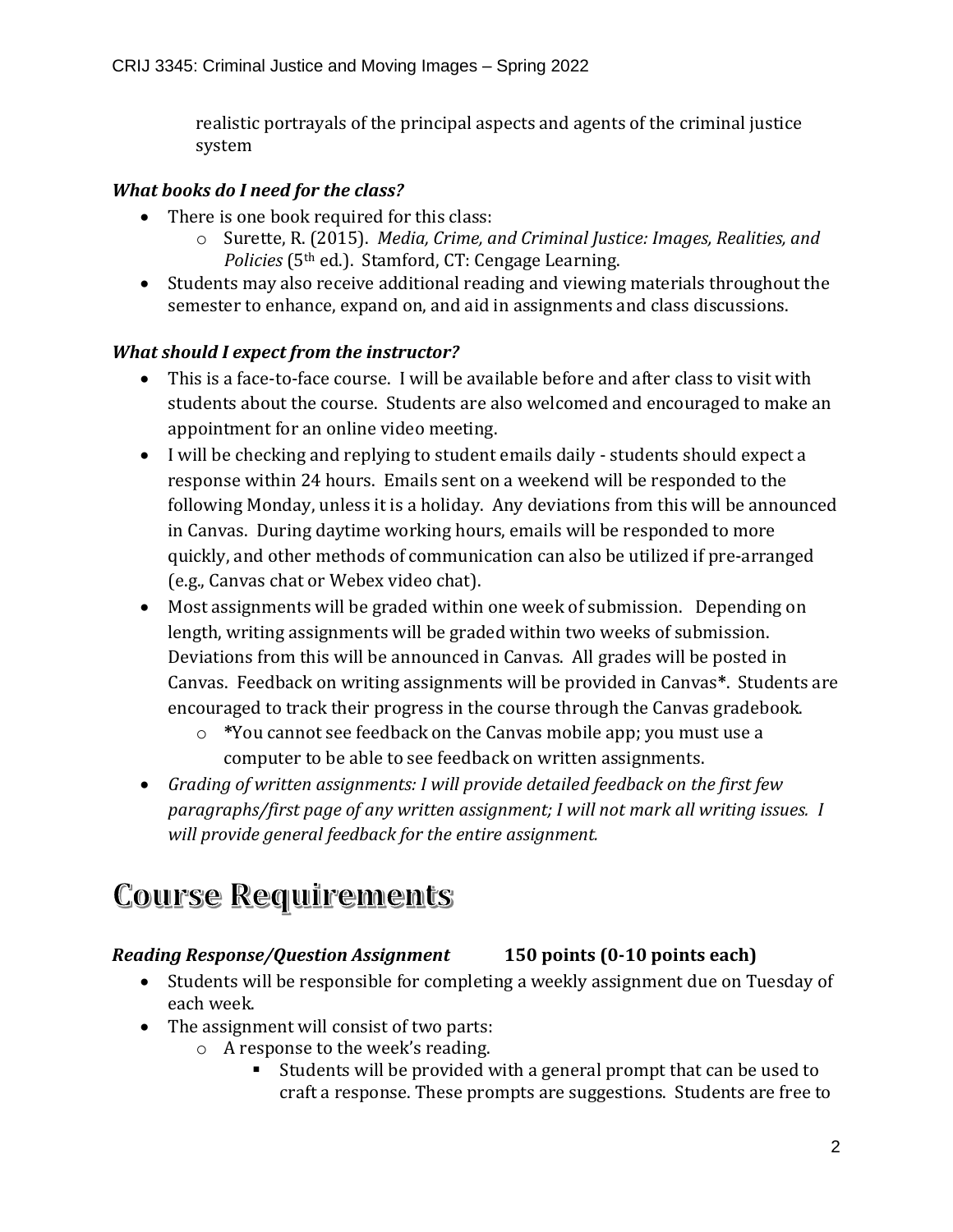use these assignments to respond to whatever part of class they want in whatever way they want, so long as the responses are (1) sincere, (2) compelling, (3) useful, and (4) related to the week's topic(s).

- A reading response is not a summary of the reading. A reading response involves how you think about the reading or your reaction to the reading.
- These responses do not have to be overly refined; they do, however, need to show a sincere interaction with the course material. Grammar and spelling will not be graded, as long as they are understandable. The content is what is important.
- o A question about the week's content.
	- Students will develop a discussion question based on the topic for each week. Questions should be thoughtful and be meaningful to the writer and of possible interest to the rest of the class.
- Every assignment is worth up to 10 points.
	- o Submissions that present a sincere and compelling response to the class material will earn between 7-10 points.
	- o Submissions that present a sincere response will earn between 4-6 points.
	- o Submissions that present a perfunctory response will earn between 1-3 points.
- Your responses will be visible to other students, but there is no requirement to comment on other student's posts. I am leaving them open in case anyone wants to comment on a post or discussion something in more detail.
- The discussion questions you provide will help guide the class discussions each week.

#### *Quizzes* **100 points (0-50 points each)**

- There will be two quizzes, each covering roughly half of the semester's content. Content includes the readings and class discussions.
- Quizzes will not be timed; only one attempt will be allowed.
- Due dates are posted in the course calendar.

#### *Reaction/Critique Essays* **400 points (0-100 points each)**

- Students will be responsible for completing four (4) essays. The assignments will be submitted in Canvas – due dates are listed in the course calendar. These writing assignments are intended to require you to engage in critical thinking and logical reasoning as well as to further assist you in developing your written communication skills.
- You will be required to view four films of your choosing, related to four broad topics: **crime fighters, criminals, courts, and corrections.**
- You will be required to submit essays reacting to and critiquing these films. If you are unsure about a film or need suggestions, please ask for help. The university library has some films available on disc and online. In addition, the student may use whatever means they have available to them to access films.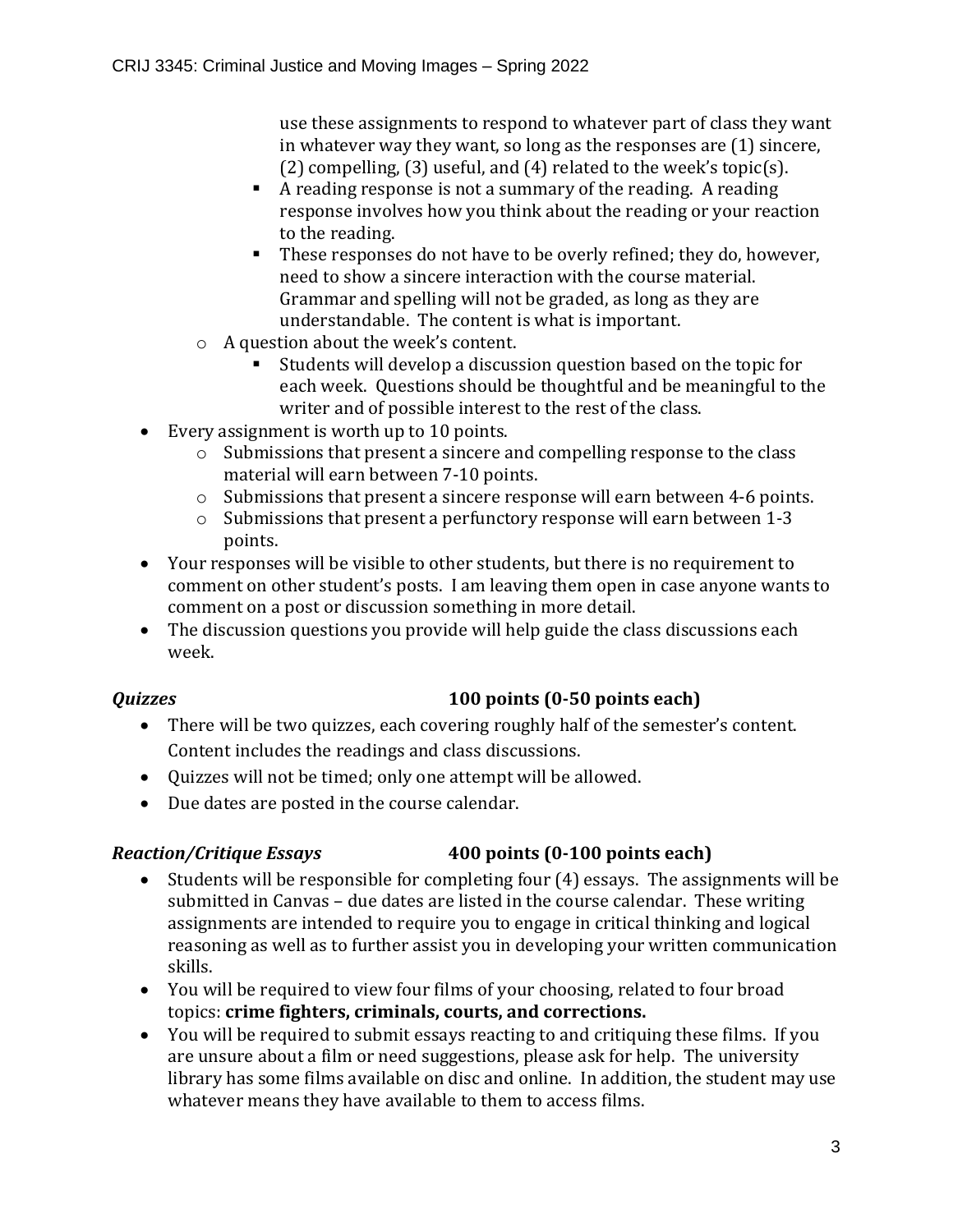- Films should be chosen to show how particular aspects of the criminal justice system are portrayed in film. You are required to submit essays reacting to and critiquing these films.
- More details about essays will be provided in Canvas.

## **Additional Assignment Information**

### *How do I submit assignments?*

- All assignments must be submitted through Canvas.
- All annotated bibliographies and reaction essays must be in Microsoft Word format make sure when you save a final draft of any assignment that it is either a .doc or .docx document. If you do not know how to do this, I suggest visiting the computer lab.
- Discussion/journal responses should be typed in the discussion board text box. Do not attach a document to discussion boards. Best practice would be to write everything in a Word document first, then copy and paste into the discussion box; save this work.

### *What about extra credit?*

There is no extra credit built into the course. *Do not expect extra credit and do not ask for it.* 

#### *Do you accept late assignments?*

Late assignments will be accepted past the recommended due date with no penalty. Assignments submitted after the recommended due date will not receive as much feedback as those submitted on time. Feedback is important to improve upon subsequent coursework.

#### *How do I figure out my grade?*

Final course grades will be assessed on the following scale:

| Assignment                    | <b>Points</b> | <b>My Grade</b> |
|-------------------------------|---------------|-----------------|
| <b>Reading Responses</b>      | 150(15x10)    |                 |
| <b>Film Reaction/Critique</b> | 400 (100x4)   |                 |
| Quizzes                       | 100(50x2)     |                 |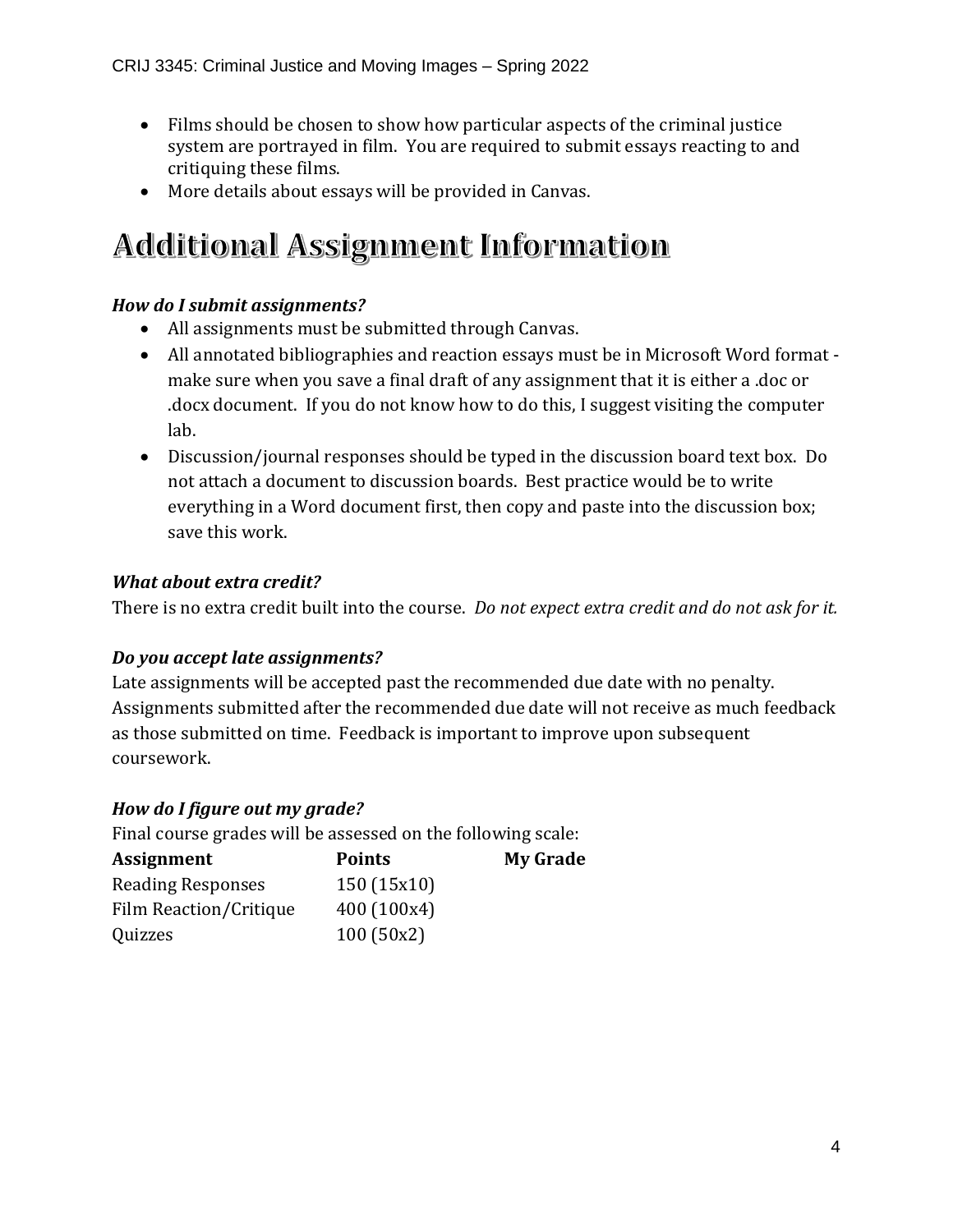### **Course Calendar**

- **Subject to revision, if necessary, during the semester**
- **Assignments are due before midnight on the due dates indicated in the calendar\***
	- o **\*The exception is the last week of class – that week's assignment will be due on Friday**
- **No assignments will be accepted after May 13, 2022**

#### **Week of Jan 17-23**

- Syllabus overview
- Introduction to the course

#### **Week of Jan 24-30**

- Topics: Why analyze media?; Crime, justice, and media
- Reading: Chapter 1
- Assignment: Reading Response 1 due Jan 25

#### **Week of Jan 30-Feb 6**

- Topics: What is realism?; New media and social constructionism
- Reading: Chapter 2
- Assignment: Reading Response 2 due Jan 31

#### **Week of Feb 7-13**

- Topics: How do we identify with characters?; Media genres; Images of crime and criminality
- Reading: Chapter 3
- Assignment: Reading Response 3 due Feb 8

#### **Week of Feb 14-20**

- Topics: "Studies show"; Criminogenic media
- Reading: Chapter 4
- Assignment: Reading Response 4 due Feb 13
- Assignment: Essay 1 due Feb 20

#### **Week of Feb 21-27**

- Topic: Role models and stereotypes
- Reading: Articles in Canvas
- Assignment: Reading Response 5 due Feb 22

#### **Week of Feb 28-Mar 6**

- Topic: Crime fighters
- Reading: Chapter 5
- Assignment: Reading Response 6 due Feb 29

#### **Week of Mar 7-13**

- Topic: Crime fighters
- Reading: Chapter 6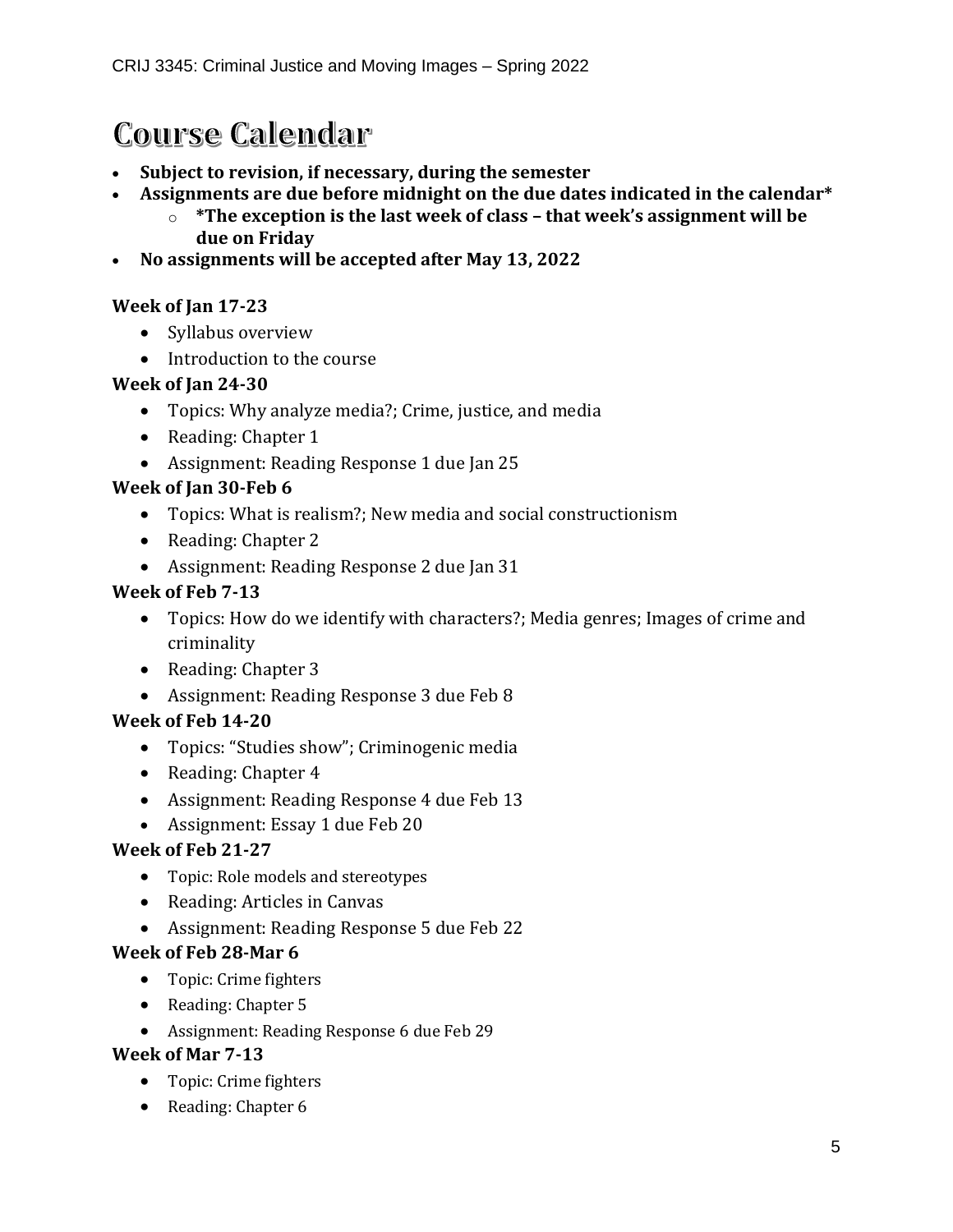- Assignment: Reading Response 7 due Mar 8
- Assignment: Essay 2 due Mar 13

#### **Week of Mar 14-20**

• Spring Break – no classes

#### **Week of Mar 21-27**

- Topic: Corrections
- Reading: Chapter 7
- Assignment: Reading Response 8 due Mar 22
- Assignment: Quiz 1 due Mar 28

#### **Week of Mar 28-Apr 3**

- Topic: Crime Control
- Reading: Chapter 8
- Assignment Reading Response 9 due Mar 29
- Assignment: Essay 3 due Apr 3

#### **Week of Apr 4-10**

- Topic: What difference does a medium make?
- Reading: Articles in Canvas
- Assignment: Reading Response 10 due Apr 5

#### **Week of Apr 11-17**

- Topic: The media and criminal justice policy
- Reading: Chapter 9
- Assignment: Reading Response 11 due Apr 12

#### **Week of Apr 18-24**

- Topic: Criminal justice policy and media research
- Reading: Articles in Canvas
- Assignment: Reading Response 12 due Apr 19
- Assignment: Essay 4 due Apr 24

#### **Week of Apr 25-May 1**

- Topic: What is interactivity?
- Reading: Articles in Canvas
- Assignment: Reading Response 13 due Apr 26

#### **Week of May 2-8**

- Topic: New media, crime, and justice
- Reading: Chapter 10
- Assignment: Reading Response 14 due May 3

#### **Week of May 9-13**

- Topic: New media, crime, and justice in the  $21<sup>st</sup>$  century
- Reading: Chapter 11
- Assignment: Reading Response 15 due May 10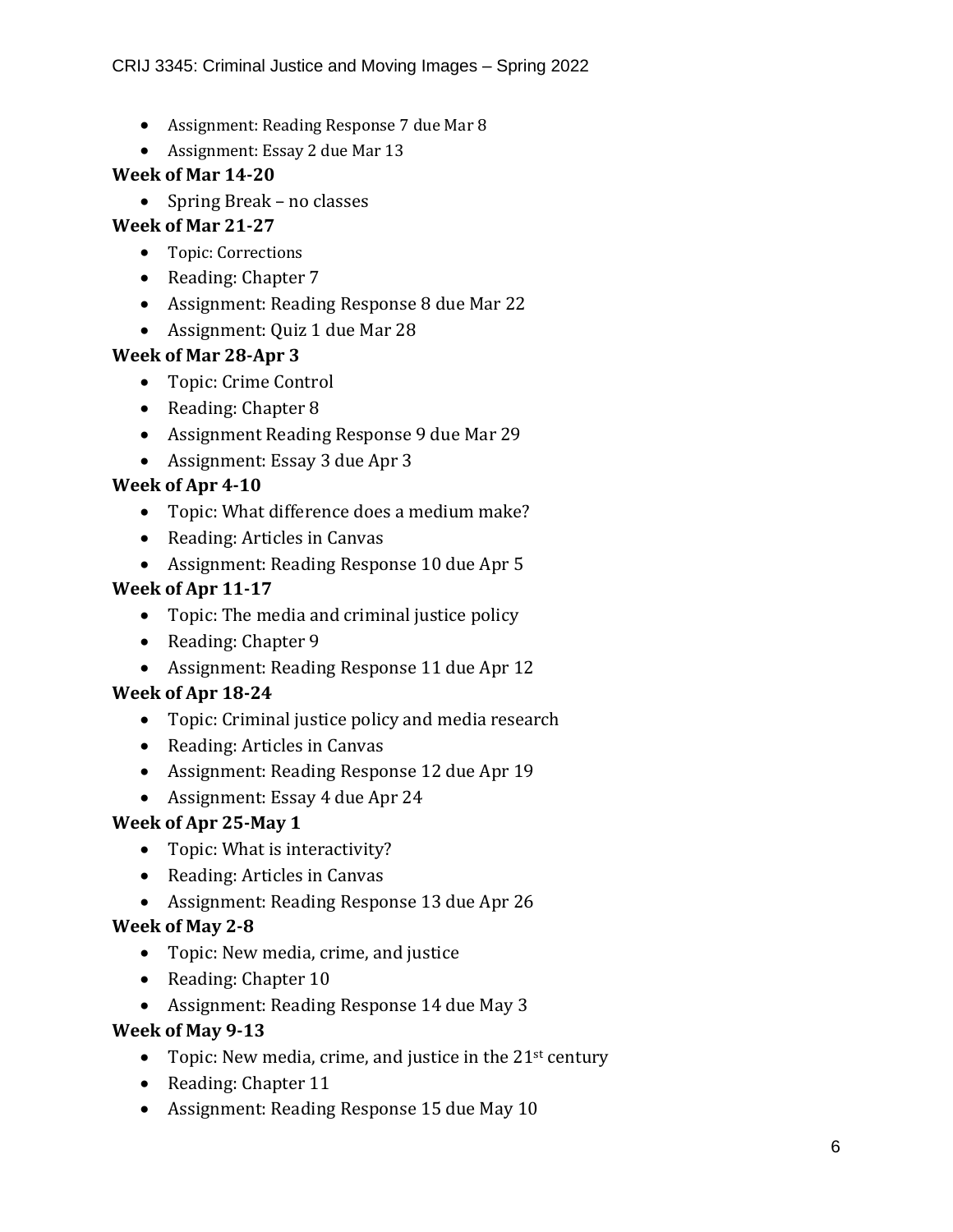• Assignment: Quiz 2 due May 13

#### **Highlighted university dates and deadlines:**

| February 2, 2022 | Deadline to drop 16-week classes with no record                      |
|------------------|----------------------------------------------------------------------|
|                  | March 14-18, 2022 Spring break (university closed)                   |
| April 8, 2022    | Deadline to drop 16-week classes with a Quit $(Q)$ or Withdraw $(W)$ |
| May 14, 2022     | Spring commencement ceremony 7pm (tentative)                         |
| May 17, 2022     | Final grades submitted by this day                                   |

#### **The complete university calendar can be found on the following website:**

*https://www.tamuct.edu/registrar/academic-calendar.html*

### **Online Course Information**

• This course uses the TAMUCT CANVAS system. To be able to successfully complete this course, you must have reliable and frequent access to a computer and to the Internet. In addition, you must be able to access Canvas. If you are unfamiliar with Canvas, there is a Canvas Student Quick Start Guide found in the Orientation Module in Canvas. Do not contact your instructor with non-course-related issues regarding Canvas; contact the help desk for Canvas-related issues.

#### *What else do I need to know about an online course?*

- This course will use the A&M-Central Texas Instructure Canvas learning management system.
- We strongly recommend the latest versions of Chrome or Firefox browsers. Canvas no longer supports any version of Internet Explorer.
	- o *Accessing Canvas:* In your web browser go to https://tamuct.instructure.com. Log in using your myCT username and password.
	- o Logon to A&M-Central Texas Canvas [https://tamuct.instructure.com/] or access Canvas through the TAMUCT Online link in myCT [https://tamuct.onecampus.com/]. You will log in through our Microsoft portal.
	- o Username: Your MyCT email address. Password: Your MyCT password
- *Canvas notifications:* You should opt in to Canvas notifications. To opt in to notifications (and other items), log in to Canvas, click on your account, click on notifications, and opt in to the items you wish to receive notifications about. At a minimum, you should select announcements, grading, and conversations (this is the Canvas name for mail).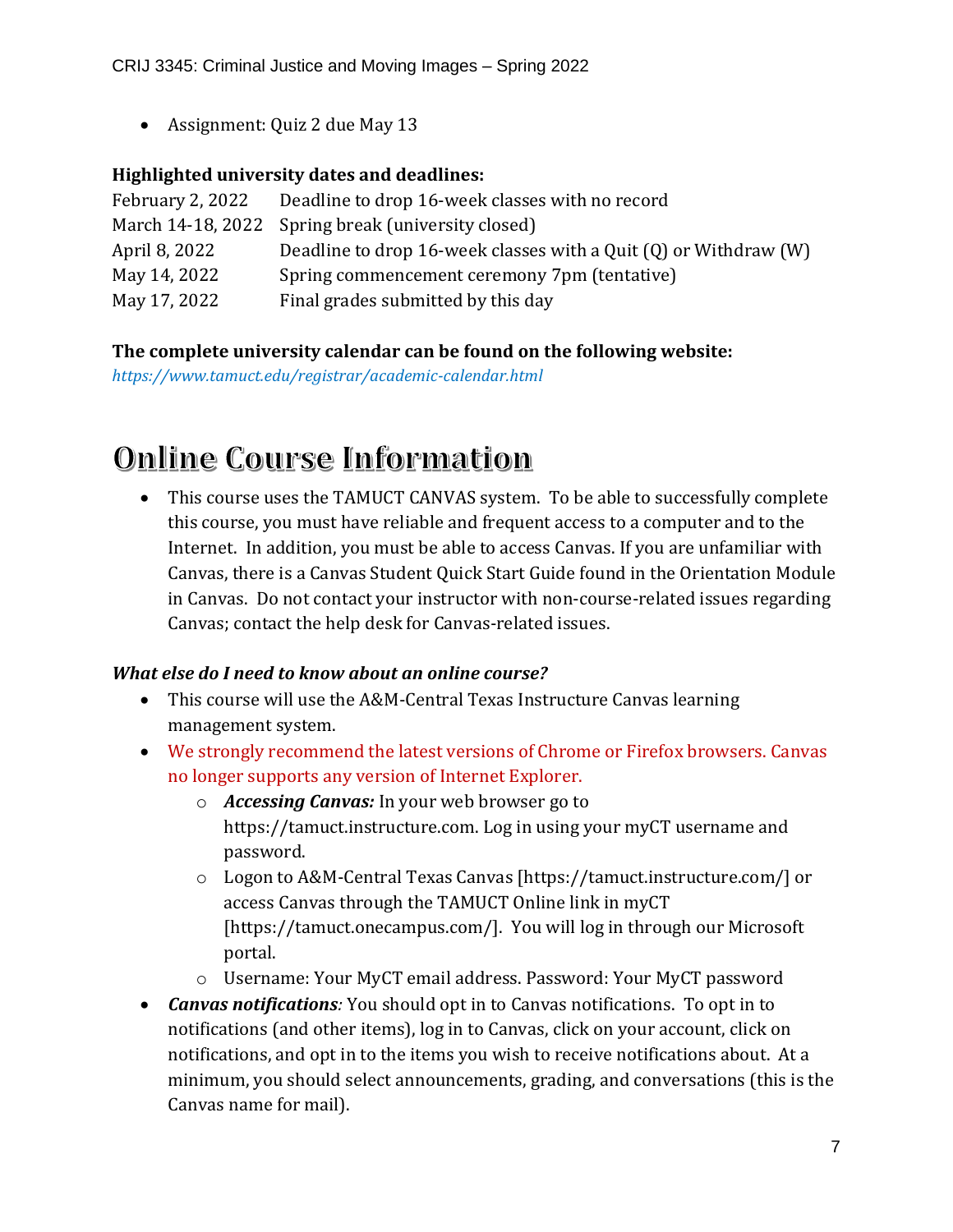• *University email*: You should claim and use your university email account**.** All university-level announcements are delivered to your university email. You may miss out on vital announcements and information if you do not check your university email regularly. In addition, you should communicate with professors using your university email.

#### • *Canvas Support*

- o Use the Canvas Help link, located at the bottom of the left-hand menu, for issues with Canvas. You can select "Chat with Canvas Support," submit a support request through "Report a Problem," or call the Canvas support line: 1-844-757-0953.
- For issues related to course content and requirements, contact your instructor.
- *Online Proctored Testing* 
	- o A&M-Central Texas uses Proctorio for online identity verification and proctored testing. This service is provided at no direct cost to students. If the course requires identity verification or proctored testing, the technology requirements are: Any computer meeting the minimum computing requirements, plus web camera, speaker, and microphone (or headset). Proctorio also requires the Chrome web browser with their custom plug in.

#### • *Other Technology Support*

- o For log-in problems, students should contact Help Desk Central
- o 24 hours a day, 7 days a week
- o Email: [helpdesk@tamu.edu](mailto:helpdesk@tamu.edu)
- o Phone: (254) 519-5466
- o [Web Chat:](http://hdc.tamu.edu/) [http://hdc.tamu.edu]
- o *Please let the support technician know you are an A&M-Central Texas student.*
- For issues related to course content and requirements, contact your instructor.

# University Resources, Procedures, and

### Guidelines

### *Emergency Warning System for Texas A&M University-Central Texas*

**SAFEZONE.** SafeZone provides a public safety application that gives you the ability to call for help with the push of a button. It also provides Texas A&M University-Central Texas the ability to communicate emergency information quickly via push notifications, email, and text messages. All students automatically receive email and text messages via their myCT accounts.

Downloading SafeZone allows access to push notifications and enables you to connect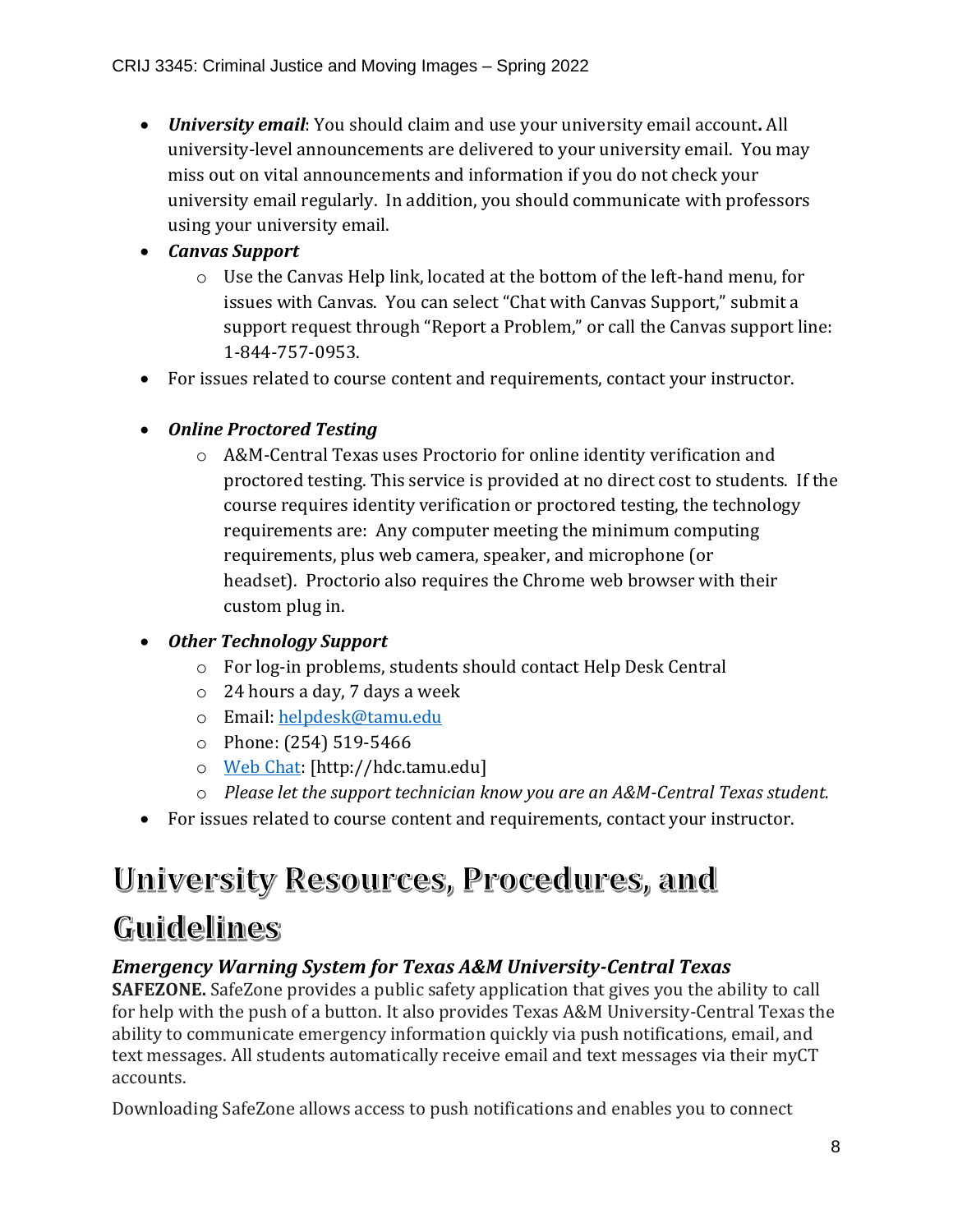directly for help through the app.

You can download SafeZone from the app store and use your myCT credentials to log in. If you would like more information, you can visit the **[SafeZone](http://www.safezoneapp.com/)** website [www.safezoneapp.com].

To register SafeZone on your phone, please follow these 3 easy steps*:*

- 1. Download the SafeZone App from your phone store using the link below:
	- o [iPhone/iPad:](https://apps.apple.com/app/safezone/id533054756) [https://apps.apple.com/app/safezone/id533054756]
	- o [Android Phone / Tablet](https://play.google.com/store/apps/details?id=com.criticalarc.safezoneapp) [https://play.google.com/store/apps/details?id=com.criticalarc.safezoneapp]
- 2. Launch the app and enter your myCT email address (e.g. {name}@tamuct.edu)
- 3. Complete your profile and accept the terms of service

### *Drop Policy*

If you discover that you need to drop this class, you must complete the [Drop Request](https://dynamicforms.ngwebsolutions.com/casAuthentication.ashx?InstID=eaed95b9-f2be-45f3-a37d-46928168bc10&targetUrl=https%3A%2F%2Fdynamicforms.ngwebsolutions.com%2FSubmit%2FForm%2FStart%2F53b8369e-0502-4f36-be43-f02a4202f612) Dynamic Form through Warrior Web.

[https://dynamicforms.ngwebsolutions.com/casAuthentication.ashx?InstID=eaed95b9 f2be-45f3-a37d-

46928168bc10&targetUrl=https%3A%2F%2Fdynamicforms.ngwebsolutions.com%2FSub mit%2FForm%2FStart%2F53b8369e-0502-4f36-be43-f02a4202f612].

Faculty cannot drop students; this is always the responsibility of the student. The Registrar's Office will provide a deadline on the Academic Calendar for which the form must be completed. Once you submit the completed form to the Registrar's Office, you must go into Warrior Web and confirm that you are no longer enrolled. If you still show as enrolled, FOLLOW-UP with the Registrar's Office immediately. You are to attend class until the procedure is complete to avoid penalty for absence. Should you miss the drop deadline or fail to follow the procedure, you will receive an F in the course, which may affect your financial aid and/or VA educational benefits.

#### *Academic Integrity*

Texas A&M University-Central Texas values the integrity of the academic enterprise and strives for the highest standards of academic conduct. A&M-Central Texas expects its students, faculty, and staff to support the adherence to high standards of personal and scholarly conduct to preserve the honor and integrity of the creative community. Any deviation by students from this expectation may result in a failing grade for the assignment and potentially a failing grade for the course. All academic misconduct concerns will be referred to the Office of Student Conduct. When in doubt on collaboration, citation, or any issue, please contact your instructor before taking a course of action.

For more [information](https://nam04.safelinks.protection.outlook.com/?url=https%3A%2F%2Fwww.tamuct.edu%2Fstudent-affairs%2Fstudent-conduct.html&data=04%7C01%7Clisa.bunkowski%40tamuct.edu%7Ccfb6e486f24745f53e1a08d910055cb2%7C9eed4e3000f744849ff193ad8005acec%7C0%7C0%7C637558437485252160%7CUnknown%7CTWFpbGZsb3d8eyJWIjoiMC4wLjAwMDAiLCJQIjoiV2luMzIiLCJBTiI6Ik1haWwiLCJXVCI6Mn0%3D%7C1000&sdata=yjftDEVHvLX%2FhM%2FcFU0B99krV1RgEWR%2BJ%2BhvtoR6TYk%3D&reserved=0) regarding the Student Conduct process, [https://www.tamuct.edu/student-affairs/student-conduct.html].

If you know of potential honor violations by other students, you may [submit](https://nam04.safelinks.protection.outlook.com/?url=https%3A%2F%2Fcm.maxient.com%2Freportingform.php%3FTAMUCentralTexas%26layout_id%3D0&data=04%7C01%7Clisa.bunkowski%40tamuct.edu%7Ccfb6e486f24745f53e1a08d910055cb2%7C9eed4e3000f744849ff193ad8005acec%7C0%7C0%7C637558437485262157%7CUnknown%7CTWFpbGZsb3d8eyJWIjoiMC4wLjAwMDAiLCJQIjoiV2luMzIiLCJBTiI6Ik1haWwiLCJXVCI6Mn0%3D%7C1000&sdata=CXGkOa6uPDPX1IMZ87z3aZDq2n91xfHKu4MMS43Ejjk%3D&reserved=0) a report, [https://cm.maxient.com/reportingform.php?TAMUCentralTexas&layout\_id=0].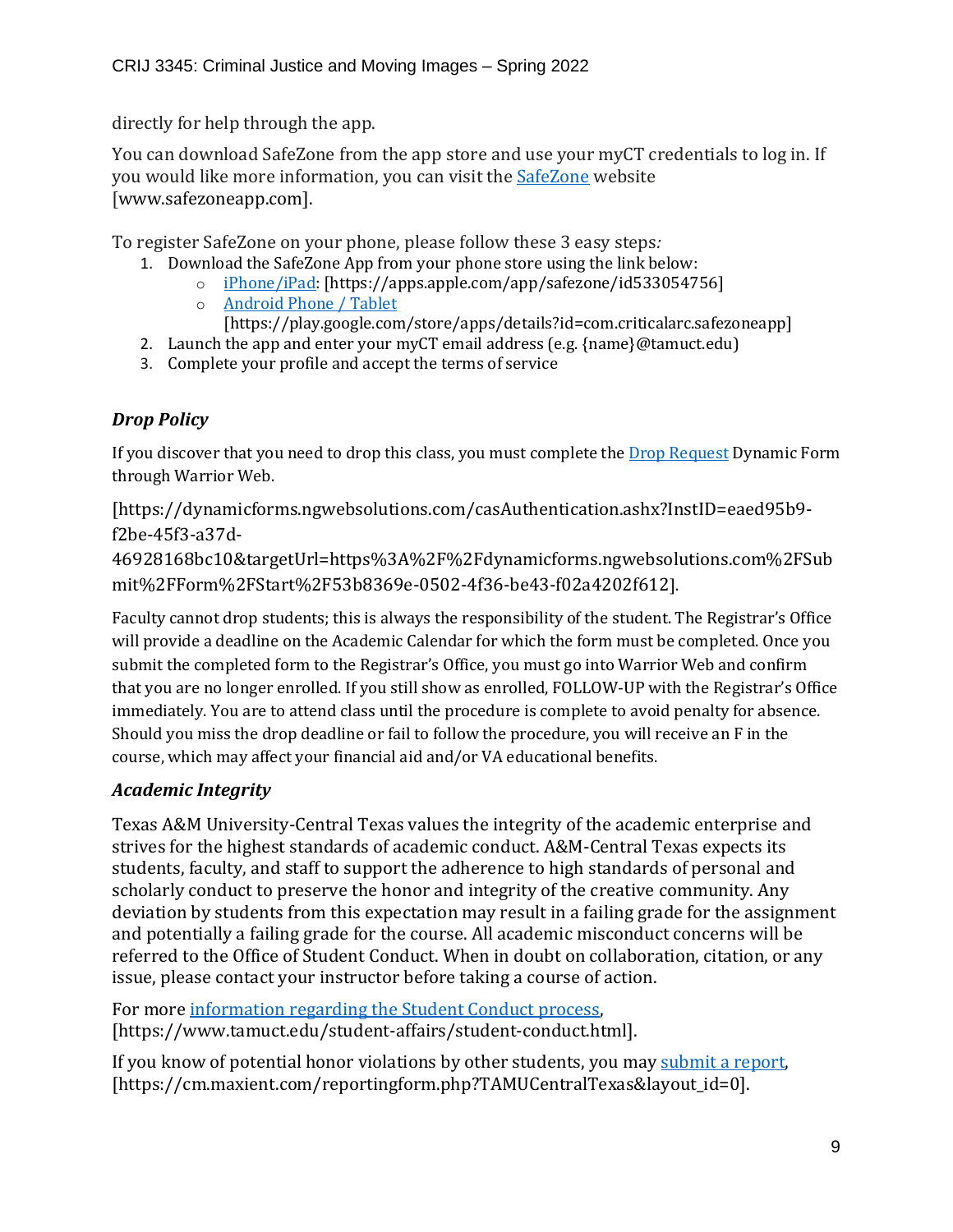#### *Academic Accommodations*

At Texas A&M University-Central Texas, we value an inclusive learning environment where every student has an equal chance to succeed and has the right to a barrier-free education. The Warrior Center for Student Success, Equity and Inclusion is responsible for ensuring that students with a disability receive equal access to the university's programs, services and activities. If you believe you have a disability requiring reasonable accommodations, please contact the Office of Access and Inclusion, WH-212; or call (254) 501-5836. Any information you provide is private and confidential and will be treated as such.

For more information, please visit our **Access & Inclusion** Canvas page (log-in required) [https://tamuct.instructure.com/courses/717]

#### *Important information for Pregnant and/or Parenting Students*

Texas A&M University-Central Texas supports students who are pregnant and/or parenting. In accordance with requirements of Title IX and related guidance from US Department of Education's Office of Civil Rights, the Dean of Student Affairs' Office can assist students who are pregnant and/or parenting in seeking accommodations related to pregnancy and/or parenting. Students should seek out assistance as early in the pregnancy as possible. For more information, please visit [Student Affairs](https://www.tamuct.edu/student-affairs/pregnant-and-parenting-students.html) [https://www.tamuct.edu/student-affairs/pregnant-and-parenting-students.html]. Students may also contact the institution's Title IX Coordinator. If you would like to read more about these [requirements and guidelines](http://www2.ed.gov/about/offices/list/ocr/docs/pregnancy.pdf) online, please visit the website [http://www2.ed.gov/about/offices/list/ocr/docs/pregnancy.pdf].

Title IX of the Education Amendments Act of 1972 prohibits discrimination on the basis of sex and gender–including pregnancy, parenting, and all related conditions. A&M-Central Texas is able to provide flexible and individualized reasonable accommodation to pregnant and parenting students. All pregnant and parenting students should contact the Associate Dean in the Division of Student Affairs at (254) 501-5909 to seek out assistance. Students may also contact the University's Title IX Coordinator.

#### *Tutoring*

Tutoring is available to all A&M-Central Texas students, both virtually and in-person. Student success coaching is available online upon request.

If you have a question, are interested in becoming a tutor, or in need of success coaching contact the Warrior Center for Student Success, Equity and Inclusion at (254) 501-5836, visit the Warrior Center at 212 Warrior Hall, or by emailing [WarriorCenter@tamuct.edu.](mailto:WarriorCenter@tamuct.edu)

To schedule tutoring sessions and view tutor availability, please visit Tutor [Matching](https://tutormatchingservice.com/TAMUCT) [Services](https://tutormatchingservice.com/TAMUCT) [https://tutormatchingservice.com/TAMUCT] or visit the Tutoring Center in 111 Warrior Hall.

Chat live with a remote tutor 24/7 for almost any subject from on your computer! Tutor.com is an online tutoring platform that enables A&M-Central Texas students to log in and receive online tutoring support at no additional cost. This tool provides tutoring in over 40 subject areas except writing support. Access Tutor.com through Canvas.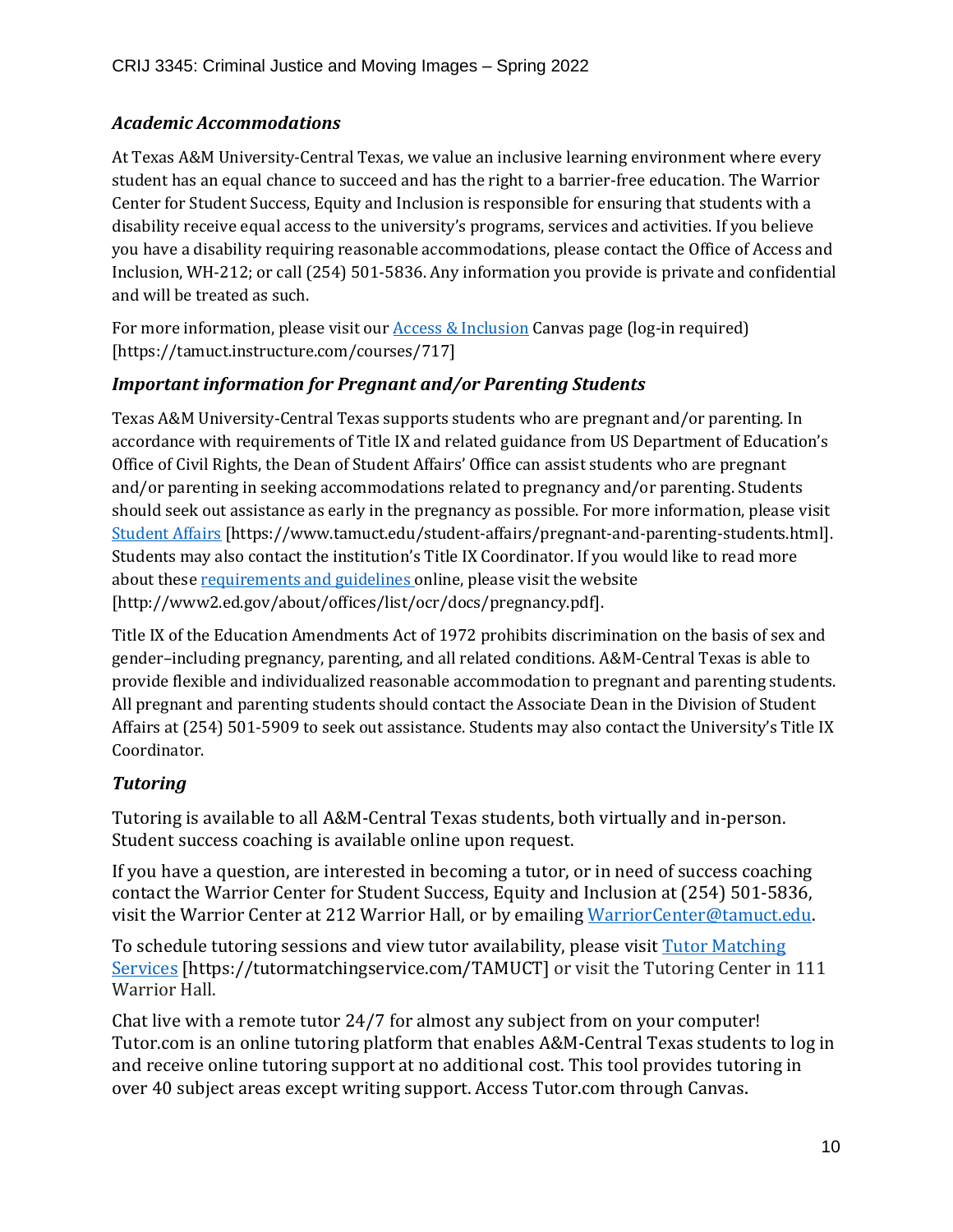#### *University Writing Center*

University Writing Center: Located in Warrior Hall 416, the University Writing Center (UWC) at Texas A&M University–Central Texas (A&M–Central Texas) is a free service open to all A&M– Central Texas students. For the Spring 2022 semester, the hours of operation are from 10:00 a.m.- 5:00 p.m. Monday thru Thursday in Warrior Hall 416 (with online tutoring available every hour as well) with satellite hours available online only Monday thru Thursday from 6:00-9:00 p.m. and Saturday 12:00-3:00 p.m.

Tutors are prepared to help writers of all levels and abilities at any stage of the writing process. While tutors will not write, edit, or grade papers, they will assist students in developing more effective composing practices. By providing a practice audience for students' ideas and writing, our tutors highlight the ways in which they read and interpret students' texts, offering guidance and support throughout the various stages of the writing process. In addition, students may work independently in the UWC by checking out a laptop that runs the Microsoft Office suite and connects to WIFI, or by consulting our resources on writing, including all of the relevant style guides. Whether you need help brainstorming ideas, organizing an essay, proofreading, understanding proper citation practices, or just want a quiet place to work, the UWC is here to help!

Students may arrange a one-to-one session with a trained and experienced writing tutor by making an appointment vi[a WCOnline](https://tamuct.mywconline.com/) [https://tamuct.mywconline.com/]. In addition, you can email Dr. Bruce Bowles Jr. at bruce.bowles@tamuct.edu if you have any questions about the UWC, need any assistance with scheduling, or would like to schedule a recurring appointment with your favorite tutor by making an appointment via [WCOnline](https://tamuct.mywconline.com/) [https://tamuct.mywconline.com/]. In addition, you can email Dr. Bruce Bowles Jr. at bruce.bowles@tamuct.edu if you have any questions about the UWC, need any assistance with scheduling, or would like to schedule a recurring appointment with your favorite tutor.

#### *University Library*

The University Library provides many services in support of research across campus and at a distance. We offer over 200 electronic databases containing approximately 400,000 eBooks and 82,000 journals, in addition to the 96,000 items in our print collection, which can be mailed to students who live more than 50 miles from campus. Research guides for each subject taught at A&M-Central Texas are available through our website to help students navigate these resources. On campus, the library offers technology including cameras, laptops, microphones, webcams, and digital sound recorders.

Research assistance from a librarian is also available 24 hours a day through our online chat service, and at the reference desk when the library is open. Research sessions can be scheduled for more comprehensive assistance, and may take place virtually through WebEx, Microsoft Teams or in-person at the library. Schedule an [appointment](https://nam04.safelinks.protection.outlook.com/?url=https%3A%2F%2Ftamuct.libcal.com%2Fappointments%2F%3Fg%3D6956&data=04%7C01%7Clisa.bunkowski%40tamuct.edu%7Cde2c07d9f5804f09518008d9ab7ba6ff%7C9eed4e3000f744849ff193ad8005acec%7C0%7C0%7C637729369835011558%7CUnknown%7CTWFpbGZsb3d8eyJWIjoiMC4wLjAwMDAiLCJQIjoiV2luMzIiLCJBTiI6Ik1haWwiLCJXVCI6Mn0%3D%7C3000&sdata=KhtjgRSAw9aq%2FoBsB6wyu8b7PSuGN5EGPypzr3Ty2No%3D&reserved=0) [here](https://nam04.safelinks.protection.outlook.com/?url=https%3A%2F%2Ftamuct.libcal.com%2Fappointments%2F%3Fg%3D6956&data=04%7C01%7Clisa.bunkowski%40tamuct.edu%7Cde2c07d9f5804f09518008d9ab7ba6ff%7C9eed4e3000f744849ff193ad8005acec%7C0%7C0%7C637729369835011558%7CUnknown%7CTWFpbGZsb3d8eyJWIjoiMC4wLjAwMDAiLCJQIjoiV2luMzIiLCJBTiI6Ik1haWwiLCJXVCI6Mn0%3D%7C3000&sdata=KhtjgRSAw9aq%2FoBsB6wyu8b7PSuGN5EGPypzr3Ty2No%3D&reserved=0) [https://tamuct.libcal.com/appointments/?g=6956]. Assistance may cover many topics, including how to find articles in peer-reviewed journals, how to cite resources, and how to piece together research for written assignments.